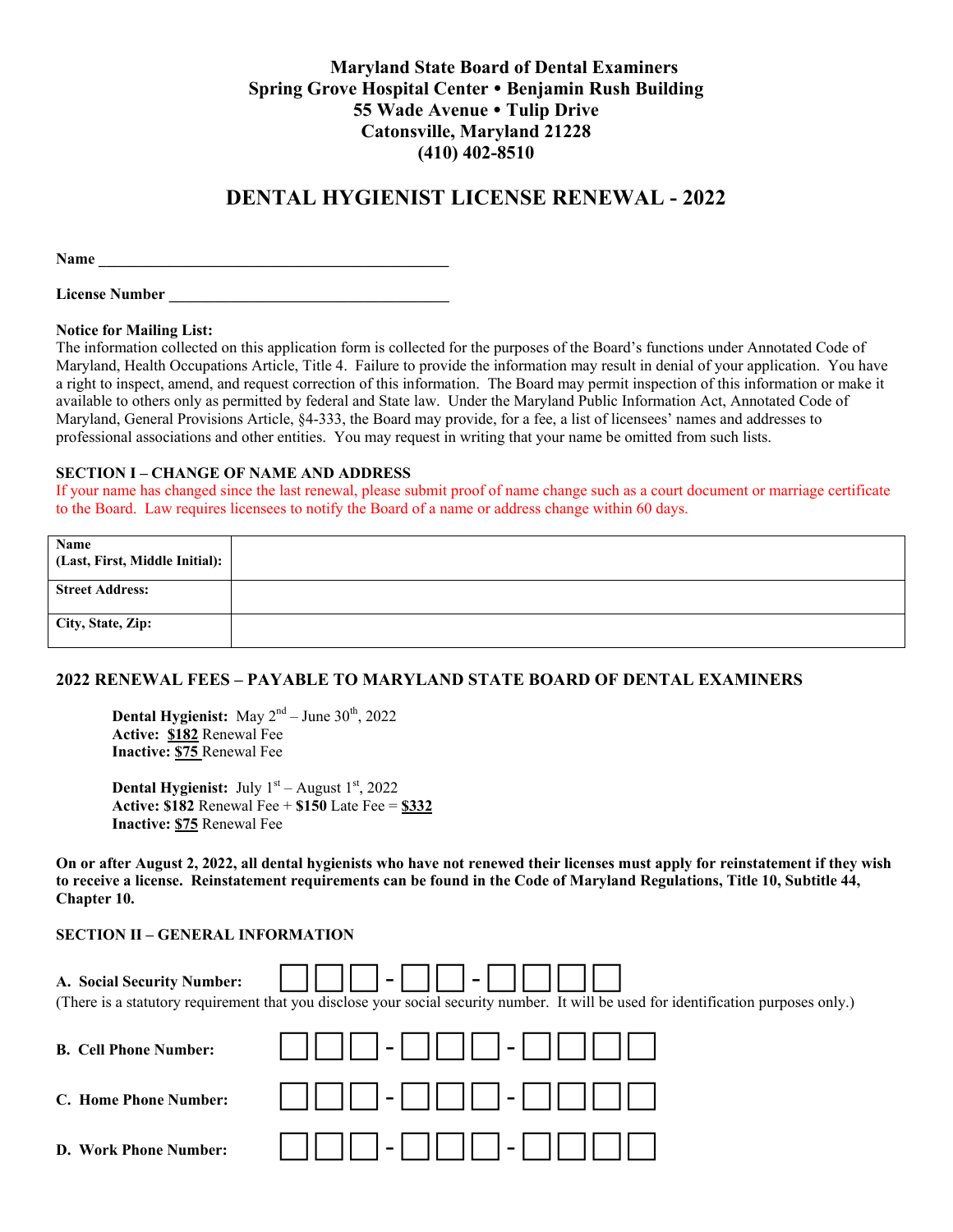### **SECTION II – GENERAL INFORMATION (CONT'D)**

|      | E. E-Mail Address:                                                                                                                                                                                                |
|------|-------------------------------------------------------------------------------------------------------------------------------------------------------------------------------------------------------------------|
|      | <b>F. Gender Identification:</b> Female Male                                                                                                                                                                      |
|      | G. Race/Ethnic Identification – Please check all that apply                                                                                                                                                       |
|      | Are you of Hispanic or Latino origin? $Yes \Box No \Box$<br>(A person of Cuban, Mexican, Puerto Rican, South or Central American, or other Spanish culture or origin, regardless of race.)                        |
|      | Select one or more of the following racial categories:                                                                                                                                                            |
| 1. 1 | American Indian or Alaska Native (A person having origins in any of the original peoples of North or<br>South America, including Central America, and who maintains tribal affiliations or community attachment.) |

- 2.  $\Box$  Asian (A person having origin in any of the original peoples of the Far East, Southeast Asia, or the Indian subcontinent including, for example, Cambodia, China, India, Japan, Korea, Malaysia, Pakistan, the Philippine Islands, Thailand, and Vietnam.)
- 3. Black or African American (A person having origins in any of the black racial groups of Africa.)
- 4. Native Hawaiian or other Pacific Islander (A person having origins in the original peoples of Hawaii, Guam, Samoa, or other Pacific Islands.)
- 5. White (A person having origins in any of the original peoples of Europe, the Middle East, or North Africa.)
- **H. Date of Birth \_\_\_\_\_\_\_\_\_\_\_\_\_\_\_\_\_\_\_\_\_\_\_\_\_\_\_\_\_\_ (mm/dd/yyyy)**

#### **I. Requested licensure status:**

Check one of the following:

- □ Active
- $\Box$  Inactive
- $\Box$  Do not renew
- Retired Volunteer (Please contact the Board's office for a Retired Volunteer Application)

#### **J. Present Maryland licensure status:**

 $\Box$  Active  $\Box$  Inactive

#### **K. Maryland practice**:

Since your last renewal have you practiced in the State of Maryland?  $\Box$  Yes  $\Box$  No

#### **L. Licensure in other states:**

| <b>State</b> | <b>License Number</b> |  |  |
|--------------|-----------------------|--|--|
|              |                       |  |  |
|              |                       |  |  |
|              |                       |  |  |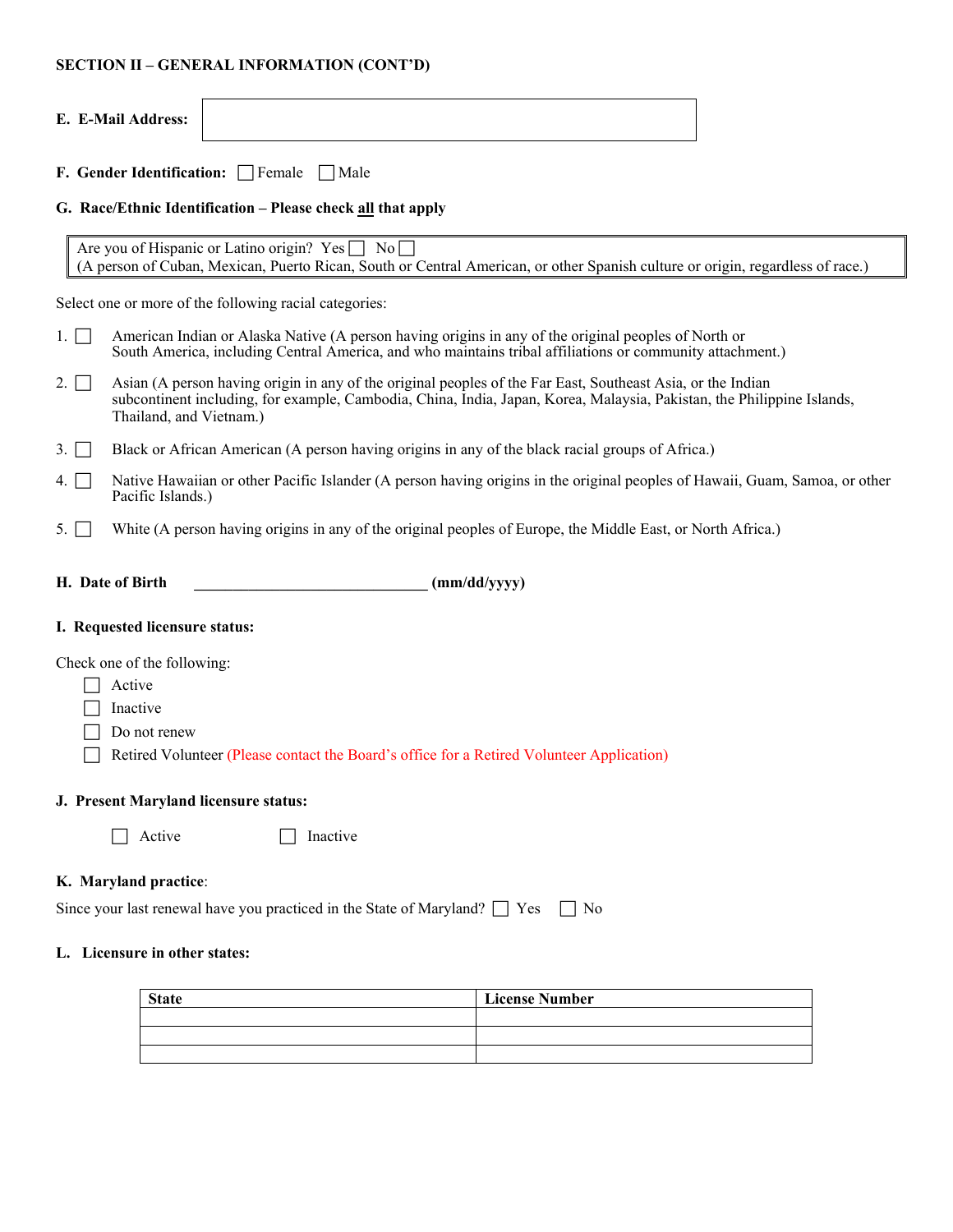### **SECTION III - CHARACTER AND FITNESS**

The following questions pertain to the period starting on July 1, 2020 and ending June 30, 2022.

**If you answer "YES" to any question(s) in Section III – Character and Fitness, attach a separate page with a complete explanation of each occasion. Each attachment must have your name in print, signature, and date.** 

# **YES NO SINCE JULY 1, 2020**

|                          | a. Has any licensing or disciplinary board of any jurisdiction, including Maryland, or any federal entity denied your<br>application for licensure, reinstatement, or renewal, or taken any action against your license, including but not<br>limited to reprimand, suspension, revocation, a fine, or non-judicial punishment? If you are under a Board Order in a<br>state other than Maryland and the Order was effective on or after July 1, 2020, you must enclose a certified legible<br>copy of the entire Order with this application. |
|--------------------------|------------------------------------------------------------------------------------------------------------------------------------------------------------------------------------------------------------------------------------------------------------------------------------------------------------------------------------------------------------------------------------------------------------------------------------------------------------------------------------------------------------------------------------------------|
|                          | b. Have any investigations or charges been brought against you or are any currently pending in any jurisdiction,<br>including Maryland, by any licensing or disciplinary board or any federal or state entity?                                                                                                                                                                                                                                                                                                                                 |
|                          | c. Has your application for a dental hygienist license in any jurisdiction been withdrawn for any reason?                                                                                                                                                                                                                                                                                                                                                                                                                                      |
| $\overline{\phantom{a}}$ | d. Has an investigation or charge been brought against you by a hospital, related institution, or alternative health care<br>system?                                                                                                                                                                                                                                                                                                                                                                                                           |
| $\overline{\phantom{a}}$ | e. Have you had any denial of application for privileges, been denied for failure to renew your privileges, or<br>limitation, restriction, suspension, revocation or loss of privileges in a hospital, related health care facility, or<br>alternative health care system?                                                                                                                                                                                                                                                                     |
|                          | f. Have you pled guilty, nolo contendere, had a conviction or receipt of probation before judgment or other<br>diversionary disposition of any criminal act, excluding minor traffic violations?                                                                                                                                                                                                                                                                                                                                               |
| $\overline{\phantom{a}}$ | g. Have you pled guilty, nolo contendere, had a conviction, or receipt of probation before judgment or other<br>diversionary disposition for an alcohol or controlled dangerous substance offense, including but not limited to<br>driving while under the influence of alcohol or controlled dangerous substances?                                                                                                                                                                                                                            |
|                          | h. Do you have criminal charges pending against you in any court of law, excluding minor traffic violations?                                                                                                                                                                                                                                                                                                                                                                                                                                   |
|                          | i. Do you have a physical condition that impairs your ability to practice dental hygiene?                                                                                                                                                                                                                                                                                                                                                                                                                                                      |
|                          | <i>i</i> . Do you have a mental health condition that impairs your ability to practice dental hygiene?                                                                                                                                                                                                                                                                                                                                                                                                                                         |
| $\Box$                   | k. Have the use of drugs and/or alcohol resulted in an impairment of your ability to practice dental hygiene?                                                                                                                                                                                                                                                                                                                                                                                                                                  |
| $\Box$                   | l. Have you illegally used drugs?                                                                                                                                                                                                                                                                                                                                                                                                                                                                                                              |
| $\Box$                   | m. Have you surrendered or allowed your license to lapse while under investigation by any licensing or disciplinary<br>board of any jurisdiction, including Maryland, or any federal or state entity?                                                                                                                                                                                                                                                                                                                                          |
| $\Box$                   | n. Have you been named as a defendant in a filing or settlement of a malpractice action?                                                                                                                                                                                                                                                                                                                                                                                                                                                       |
| $\Box$                   | o. Has your employment been affected or have you voluntarily resigned from any employment, in any setting, or<br>have you been terminated or suspended, from any hospital, related health care or other institution, or any federal<br>entity for any disciplinary reasons or while under investigation for disciplinary reasons?                                                                                                                                                                                                              |

**The Well Being Committee assists dental hygienists and their families who are experiencing personal problems. The Committee has helped a number of dental hygienists over the years with problems such as stress, drug dependence, alcoholism, depression, medical problems, infectious diseases, neurological disorders and other illnesses that cause impairment. For more information please call 800-974-0068 or visit the website at www.mdhawell-being.org**.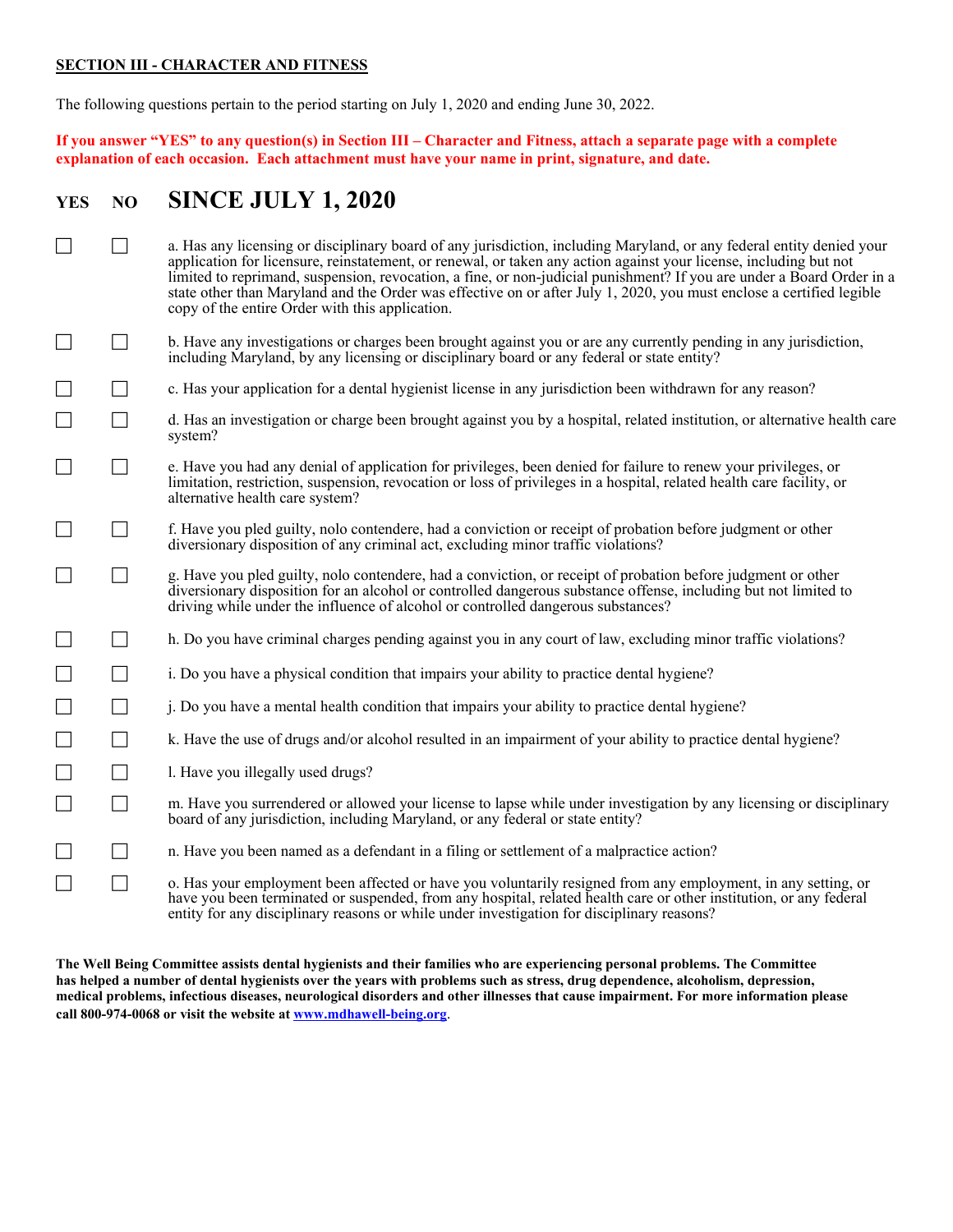#### **SECTION IV – LOCAL ANESTHESIA AND NITROUS OXIDE**

Please answer the following:

| <b>YES</b>                                  | NO |                                                                                                                  |  |
|---------------------------------------------|----|------------------------------------------------------------------------------------------------------------------|--|
|                                             |    | I administer local anesthesia.                                                                                   |  |
|                                             |    | I have received Board recognition to administer local anesthesia.                                                |  |
|                                             |    | I administer or monitor patients to whom nitrous oxide has been administered.                                    |  |
|                                             |    | I have received Board recognition to administer or monitor patients to whom nitrous oxide has been administered. |  |
| <b>SECTION V - DENTAL HYGIENE EDUCATION</b> |    |                                                                                                                  |  |

### **SECTION V – DENTAL HYGIENE EDUCATION**

a. School of graduation:

b. Date of graduation:

(Month, Day & Year)

c. Degree Earned: \_\_\_\_\_\_\_\_\_\_\_\_\_\_\_\_\_\_\_\_\_\_\_\_\_\_\_\_\_\_\_\_\_\_\_\_\_\_\_\_\_\_\_\_\_\_\_\_\_\_\_\_\_\_\_\_\_\_\_\_\_\_

### **SECTION VI - CONTINUING EDUCATION REQUIREMENTS**

Choose one statement that applies to you. If you check d., you must include a written request for an extension with this application. All applicants for renewal of an active license must complete and return the enclosed form listing the names, dates, and credit hours of courses taken during the continuing education period.

**Notice Regarding 2-Hour Board-Approved Course on Abuse and Neglect**: Those who obtained an **initial** dental hygiene license in 2020 must complete a 2-hour Board-approved course on abuse and neglect as it relates to Maryland law before their license will be renewed. **Those who renewed their license in 2018 are required to complete the course as a condition of license renewal in this 2022 renewal cycle. Those who renewed their license in 2020 are not required to complete the course as a condition of license renewal in this 2022 renewal cycle since the regulations require that the course be completed every other renewal cycle.** Therefore, those who completed the course as a condition of license renewal in 2020 must complete the course again as a condition of license renewal in 2024, 2028, 2032, etc.

**Notice Regarding Board-Approved Courses in 1) Cultural and Linguistic Competency, Health Disparities, and Health Literacy; and 2) Military Culture: A licensee may earn a combined total of up to 4 continuing education hours for the following Board-approved courses: 1) Cultural and Linguistic Competency, Health Disparities, and Health Literacy; and 2) Military Culture.** 

**For additional information please visit the Board's website at health.maryland.gov/dental and click on the link under the topic Continuing Education – Courses in Cultural and Linguistic Competency, Health Disparities, and Health Literacy; and Courses in Military Culture.** 

- a. Continuing education requirement met. I have completed 30 hours of continuing education, including two (2) hours of infection control, and maintained my CPR certification during the Period from January 1, 2020 through December 31, 2021. I have also completed a 2-hour Board-approved course on abuse and neglect as it relates to Maryland law (if required to do so).
- $\Box$  b. New graduate. I received a license within 6 months after graduation from an approved dental hygiene school and am not required to fulfill the continuing education requirements of the Board for the first 2-year renewal cycle following initial licensure.
- c. Inactive status. I have or am requesting an inactive dental hygiene license and am not subject to the continuing education required until or unless I request reactivation of the license.
- d. Continuing education requirement not met. I have not fulfilled the continuing education requirements of the Board and have attached a written request for an **extension to June 30, 2022** to satisfy the continuing education requirements. I understand that failure to include a written request for an extension may result in my not meeting the qualifications for renewal of my license.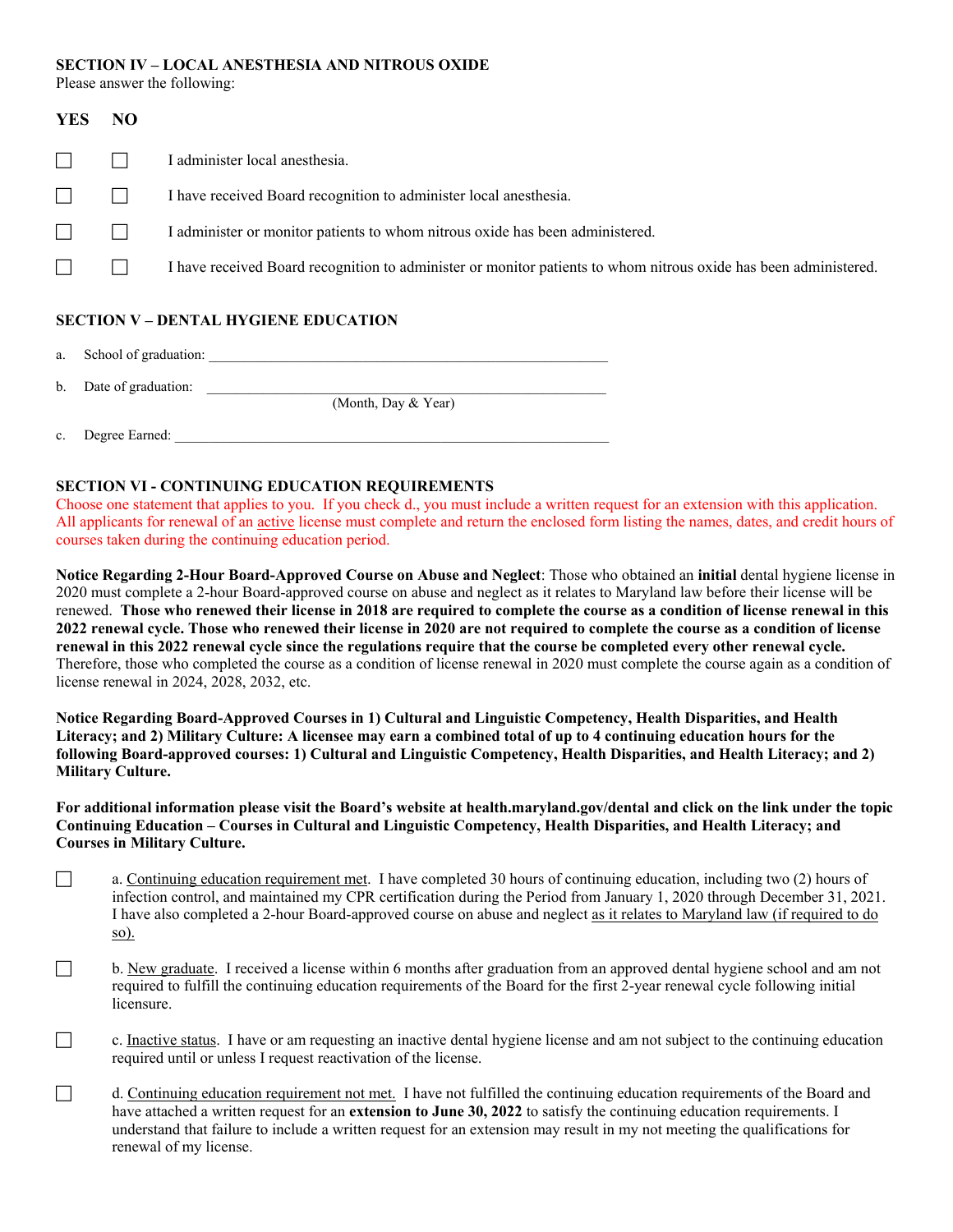### **Section VII – Completion of Implicit Training Bias Program**

Senate Bill 5 and House Bill 28 passed by the Maryland General Assembly in 2021 requires all applicants for renewal of health occupations boards' licenses and certificates in Maryland to complete an Implicit Bias Training Program approved by the Cultural and Linguistic Health Care Competency Program of the Maryland Department of Health. You must attest that you have completed the program in order to be eligible to renew your license. **You are required to complete the program only once. Go to https://health.maryland.gov/mhhd. Choose Implicit Bias Training on the left side vertical menu. Choose one of the listed courses and successfully complete the course. Other courses do not qualify. You need not obtain a certificate of completion. You are asked on this application to "attest" that you successfully completed one of the listed courses.** 

 **I attest that I have successfully** completed an Implicit Bias Training Program approved by the Cultural and Linguistic Health Care Competency Program of the Maryland Department of Health.

 **I have not successfully** completed an Implicit Bias Training Program approved by the Cultural and Linguistic Health Care Competency Program of the Maryland Department of Health. **I understand that I will not be eligible to renew my license until I successfully complete the approved program.**

### **Release and Certification Instructions:**

Please indicate your acceptance of the Release and Certification by 1) checking the box "Yes" and 2) Signing the Release and Certification.

### **Release and Certification:**

Practice of dental hygiene without an active license is a violation of the Dental Practice Act. **I affirm that the contents of this document are true and correct to the best of my knowledge and belief. Failure to provide truthful answers may result in disciplinary action.** 

I agree that the Maryland State Board of Dental Examiners (the Board) may request any information necessary to process my application for a dental hygiene license in Maryland from any person or agency, including but not limited to postgraduate program directors, individual hygienists, government agencies, the National Practitioner Data Bank, the Healthcare Integrity and Protection Data Bank, hospitals and other licensing bodies, and I agree that any person or agency may release to the Board the information requested. I also agree to sign any subsequent release for information that may be requested by the Board.

I agree that I will fully cooperate with any request for information or with any investigation related to my dental hygiene license as a licensed dental hygienist in the State of Maryland, including a subpoena requesting documents or records; the inspection of my dental hygiene license; or my appearance before the Board or its staff.

I shall inform the Board within 60 days of any change to any answer I originally gave in this application, any arrest or conviction, any change of address or any action that occurs based on accusations that would be grounds for disciplinary action under the Annotated Code of Maryland, Health Occupations Article, §4-315. I solemnly affirm, under the penalties of perjury, that the above is true to the best of my knowledge, information or belief.

## **Yes (In addition please sign the Release and Certification which follows)**

Applicant Signature Date **Date**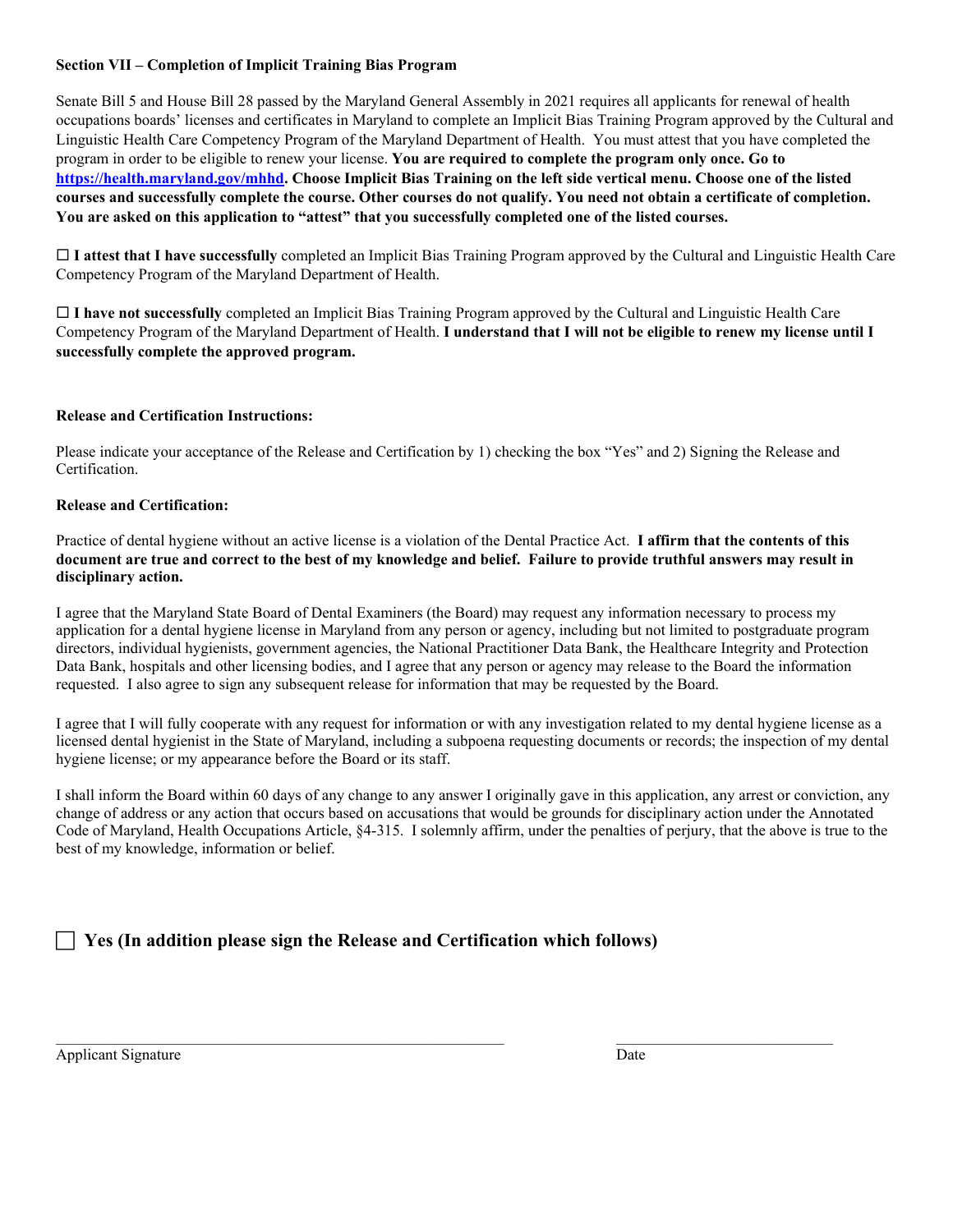#### **STATEMENT OF CONTINUING EDUCATION COURSES COMPLETED FOR 2020 LICENSE RENEWAL. CONTINUING EDUCATION PERIOD: JANUARY 1, 2020 – DECEMBER 31, 2021**

Regulations require that in order to renew a dental hygiene license applicants complete 30-hours of Board-approved continuing education per renewal period, including 2-hours of infection control, maintain CPR Certification, and complete a 2-hour Board- approved course on abuse and neglect as it relates to Maryland law, if required to do so.

Licensees may complete a combined total of up to 4 hours of Board-approved courses in 1) cultural and linguistic competency, health disparities, and health literacy; and 2) military culture.

Up to 17 hours of self-study activity are permitted to meet the 30-hour requirement. Courses on money management, personal finance, personal business matters, including practice management, personal health and recreation, politics, memory training, speed reading, and HIPAA are not considered clinical and may not be applied toward the 30-hour continuing education requirement. For a copy of the Code of Maryland Regulations, Title 10, Subtitle 44, Chapter 22, Continuing Education, contact the Board at (410) 402-8509.

| <b>COURSE TITLE OR NAME</b> |                                  | <b>CREDIT</b><br><b>HOURS</b><br><b>EARNED</b> | <b>DATE</b> | NAME OF INSTRUCTOR OR<br><b>SPONSOR</b> | Check if<br><b>Self</b><br><b>Study</b> |
|-----------------------------|----------------------------------|------------------------------------------------|-------------|-----------------------------------------|-----------------------------------------|
| $1.$                        |                                  |                                                |             |                                         |                                         |
| 2.                          |                                  |                                                |             |                                         |                                         |
| 3.                          |                                  |                                                |             |                                         |                                         |
| 4.                          |                                  |                                                |             |                                         |                                         |
| 5.                          |                                  |                                                |             |                                         |                                         |
| 6.                          |                                  |                                                |             |                                         |                                         |
| 7.                          |                                  |                                                |             |                                         |                                         |
| 8.                          |                                  |                                                |             |                                         |                                         |
| 9.                          |                                  |                                                |             |                                         |                                         |
| 10.                         |                                  |                                                |             |                                         |                                         |
| 11.                         |                                  |                                                |             |                                         |                                         |
| 12.                         |                                  |                                                |             |                                         |                                         |
| 13.                         |                                  |                                                |             |                                         |                                         |
| 14.                         |                                  |                                                |             |                                         |                                         |
| 15.                         |                                  |                                                |             |                                         |                                         |
| 16.                         |                                  |                                                |             |                                         |                                         |
| 17.                         |                                  |                                                |             |                                         |                                         |
| 18.                         |                                  |                                                |             |                                         |                                         |
| 19.                         |                                  |                                                |             |                                         |                                         |
| 20.                         |                                  |                                                |             |                                         |                                         |
|                             | <b>Infection Control Course:</b> |                                                |             |                                         |                                         |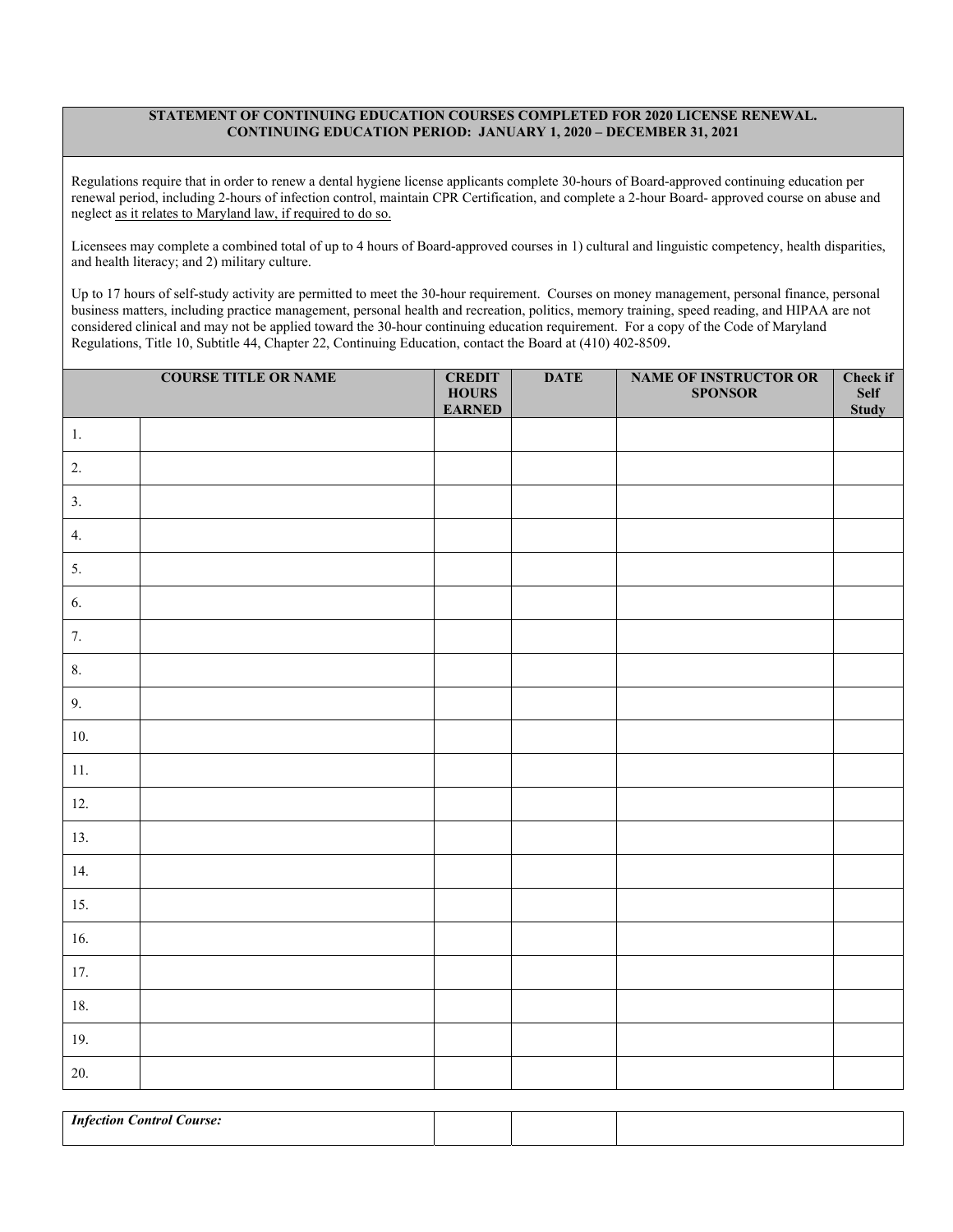| <b>Abuse and Neglect (PANDA) Course:</b> |        |  |
|------------------------------------------|--------|--|
| <b>Current CPR Card:</b>                 | No CE  |  |
|                                          | credit |  |

## **Maryland State Board of Dental Examiners Spring Grove Hospital Center Benjamin Rush Building 55 Wade Avenue Tulip Drive Catonsville, Maryland 21228 (410) 402-8510**

## **2022 RENEWAL INSTRUCTIONS RENEWAL DEADLINE JUNE 30, 2022**

### **Renewal Instructions:**

This is your renewal package for the July 1, 2022 through June 30, 2024 renewal period. Our renewal application has changed. Please carefully read and complete each section of the renewal application that pertains to your licensure type and return it to our office on or before Thursday, June 30, 2022. You may renew only if you have completed your continuing education requirements by December 31, 2021 or have requested a six-month extension to complete the requirements by June 30, 2022, as required by regulation. Your signature on the application attests to the successful completion of the required hours by the deadline. Submission of any false statement regarding continuing education may result in formal disciplinary action by the Board.

Your application must be fully completed and signed in order to be processed. **Incomplete forms will be returned and will cause your renewal to be delayed and subject you to a reprocessing fee of \$50.** Applications that are not fully completed, signed, and received by the Board before the expiration date will subject you to additional fees and possible disciplinary action. **Practicing without a current active license, registration, or certification is a violation of the Dentistry Act and could result in disciplinary action, including suspension or revocation.**

**Address:** The Board must, by law, have a valid address for you. The address you provide is the "address of record" that is available for public information requests and the address to which the Board will forward all correspondence. The Board does not send licenses, registrations, or certifications to post office boxes. You must provide a street address. Please provide a telephone number where you can be reached during the day in the event the Board needs to contact you regarding the processing of your application.

**Continuing Education:** A licensee shall complete not less than 30 full hours of continuing education, including at least 2-hours of infection control, during the 2-year period from January 1, 2020 – December 31, 2021. A licensee must also maintain cardiopulmonary resuscitation (CPR) certification from the American Heart Association's Basic Life Support for Healthcare Providers, the American Red Cross Cardiopulmonary Resuscitation for Professional Rescuers, or an equivalent program approved by the Board. The CPR certification does not count toward fulfilling the continuing education requirements. In addition, you must complete a 2-hour Board-approved course on abuse and neglect as it relates to Maryland law, if required to do so, which you may take in a classroom or on-line. Also, licensees may complete a combined total of up to 4 hours of Board-approved courses in 1) Cultural and Linguistic Competency, Health Disparities, and Health Literacy; and 2) Military Culture.

**Licensees must complete the enclosed Statement of Continuing Education Courses Completed for License Renewal.** You need to list the name of the course, the number of credit hours, the date completed, the name of instructor or sponsor and check if self-study. **Do not submit course completion certificates. Licensees selected for a continuing education audit received separate notification. If you received an audit**